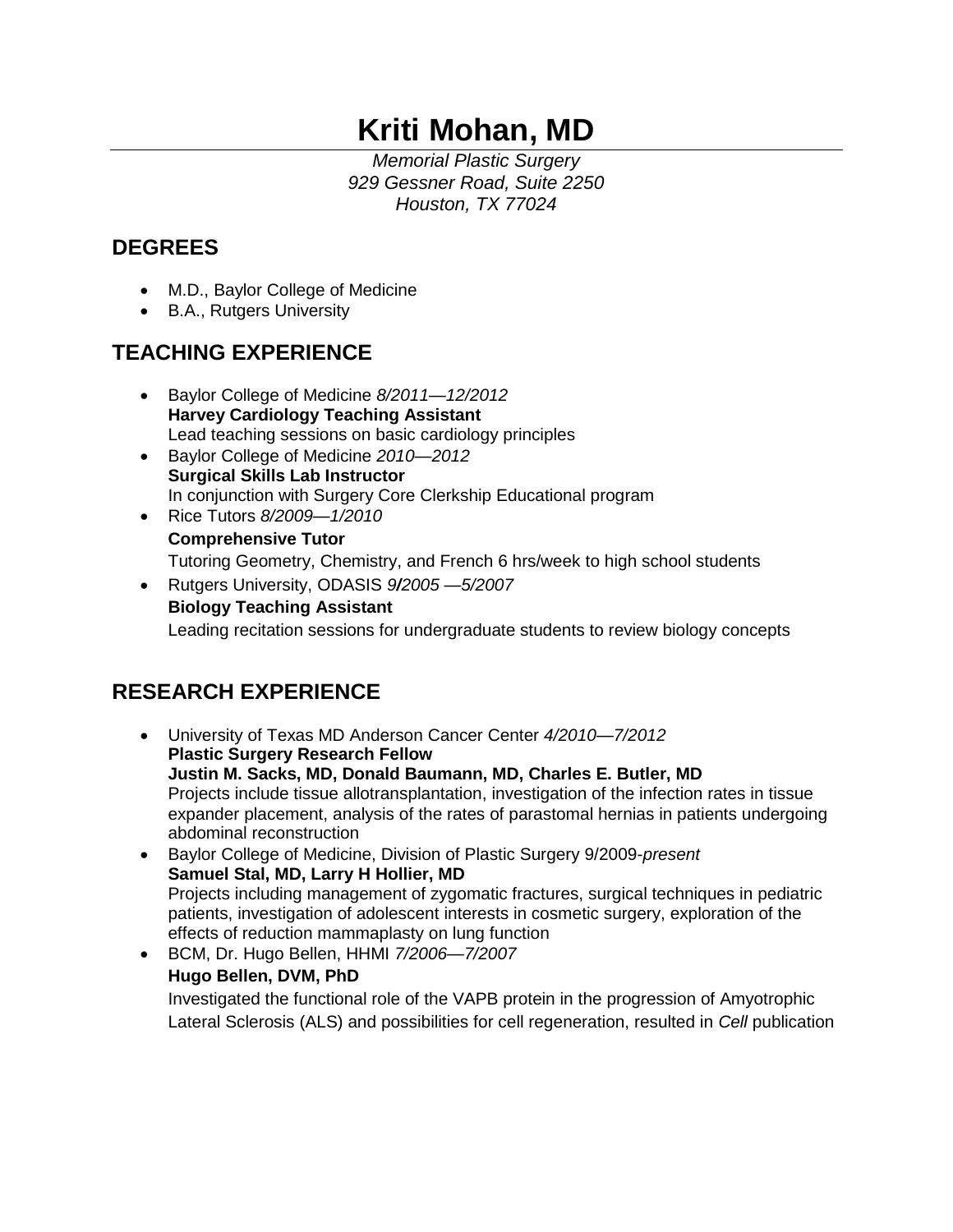- Rutgers University, W.M. Keck Center for Spinal Cord Injury *9/2004—5/2007* **Martin Grumet, PhD** Investigated the function of Notch signaling in regeneration of glial cells following spinal cord injury
- Boston College, Biology Department *3/2004—7/2004* **Janet Paluh, PhD** Analyzed protein-protein interactions during mitosis in S. pombe important for cancer progression

#### **HONORS AND AWARDS**

- Alpha Omega Alpha Honor Society, nominated August 2011
- Hitoshi Nikaidoh Award. Amount: \$1500, towards International Service, August 2010
- Honors Program Research Grant, Rutgers University, October 2006
- Henry Rutgers Program Research Grant, Rutgers University, October 2006
- Ralph de Falco Scholarship, Rutgers University, May 2006
- Jerome and Lorraine Aresty Undergraduate Research Scholarship, Rutgers University, September 2006
- Chemistry Society- Outreach Service Award, Rutgers University, Fall 2005
- CRC Press LLC Freshman Chemistry Achievement Award, Top Undergraduate General Chemistry Student, Boston College, 2004

### **LEADERSHIP**

- Allergan START Program—July 2018- present
- Vice President, BCM Project Medishare for Haiti —April 2010-present
- Plastic Surgery Liaison, Baylor Student Surgical Society—August 2009-present
- Clinical Skills and Suturing Lab Co-director, Baylor Student Surgical Society—August 2009-present
- Curriculum Committee Student Representative, Class of 2012
- Anatomy Tutor, Baylor College of Medicine—August 2009-January 2010
- Recruitment Representative for BCM Admissions Process—August 2009-August 2010

### **VOLUNTEER EXPERIENCE**

- Clinical Volunteer, National Institute of Burns, Hanoi, Vietnam, March 2011— Reconstructive Plastic Surgery mission trip
- Clinical Volunteer, Ben Taub General Hospital Emergency Center, Baylor Emergency Medicine Interest Group—Spring 2009-present
- Clinical Volunteer, HOMES Clinic, Houston, TX—Fall 2008 to Spring 2010
- Saturday Morning Science Programs, Office of Diversity, Baylor College of Medicine— Fall 2008-Spring 2009
- Fundraising coordinator, Children's AIDS Network, Robert Wood Johnson Hospital, 2004-2007
- Volunteer, Congenital Deformities/Developmental Disabilities camp, Chennai, India, Summer 2006
- Clinical Assistant, Internal Medicine, Malar Hospital, Chennai, India, Summer 2006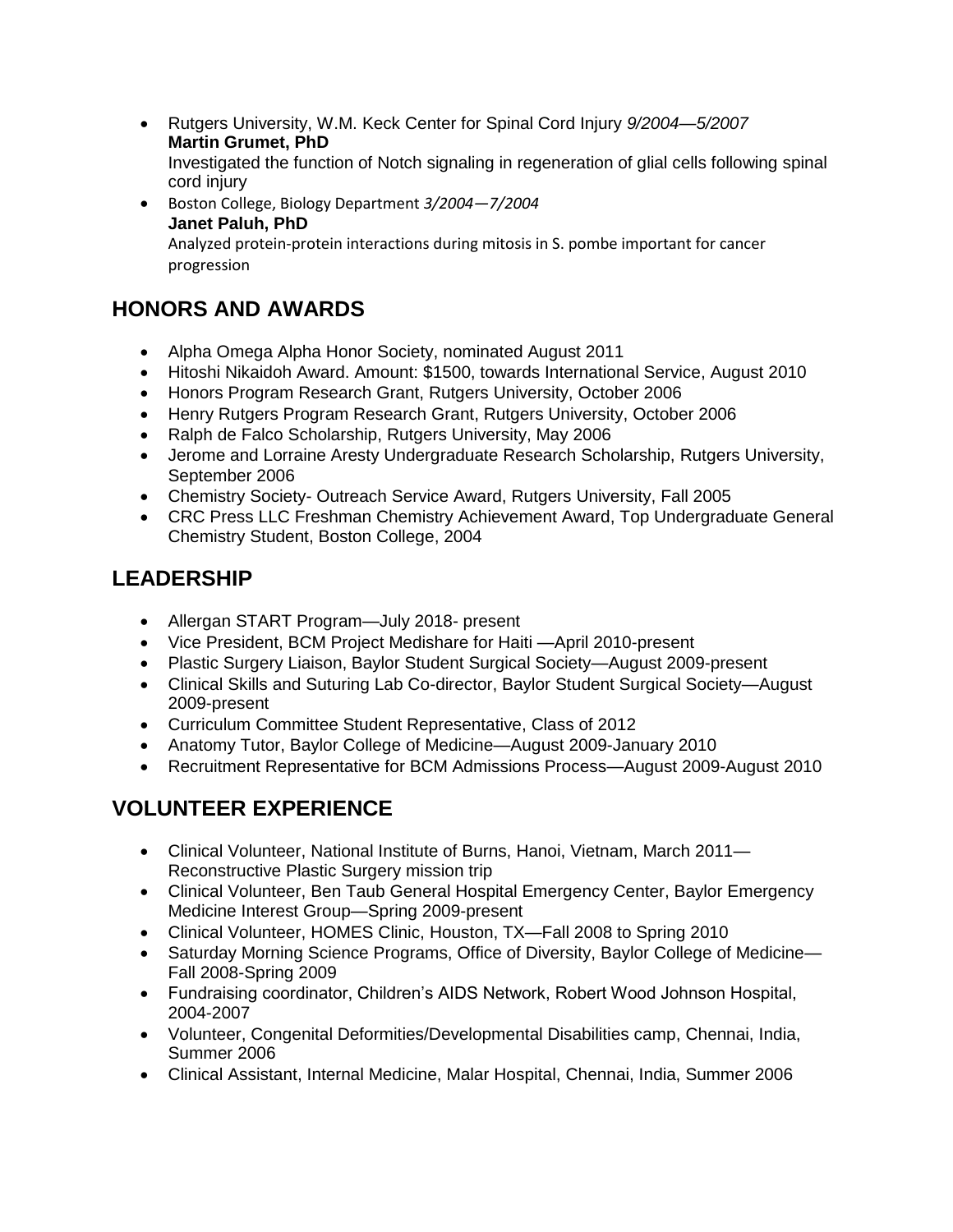• Project Coordinator, Boston College International Service Chapter, Ghana, West Africa, July 2004

#### **PEER REVIEWED JOURNAL ARTICLES**

- Otologic and Audiology Concerns of Microtia Repair. Ali K, **Mohan K**, Liu YC. Seminars in Plasti Surgery. 2017 Aug;31(3):127-133.
- Physican-directed non-invasive facial rejuvenation Part 1: Neuromodulators and fillers.Ryan Dickey, Matthew Louis, Joshua Cox, **Kriti Mohan**, Edward I. Lee, Marjory G Nigro Semin Plast Surg. 2016 Aug;30(3):134-42. doi: 10.1055/s-0036-1584819. Review
- Noninvasive Facial Rejuvenation. Part 2: Physician-Directed-Neuromodulators and Fillers. Dickey RM, Louis MR, Cox JA, **Mohan K**, Lee EI, Nigro MG. Semin Plast Surg. 2016 Aug;30(3):134-42.
- Treatment of Infected Facial Implants. **Mohan K**, Cox JA, Dickey RM, Gravina P, Echo A, Izaddoost SA, Nguyen AH. Semin Plast Surg. 2016 May;30(2):78-82.
- Improving Antimicrobial Regimens for the Treatment of Breast Tissue Expander-Related Infections. Viola GM, Baumann DP, **Mohan K**, Selber J, Garvey P, Reece G, Raad II, Rolston KV, Crosby MA. 2016 May 6;4(5):e704. doi: 10.1097/GOX.0000000000000690. eCollection 2016 May.
- Rochlin DH, Jeong AR, Goldberg L, Harris T, **Mohan K**, Seal S, Canner J, Sacks JM. Postmastectomy radiation therapy and immediate autologous breast reconstruction: integrating perspectives from surgical oncology, radiation oncology, and plastic and reconstructive surgery. Journal of Surgical Oncology. 2015 March; 111 (3): 251-7. PMID: 25339608.
- Killion, E., **Mohan, K**., Lee, E.I. A review of vascular anomalies; genetics and common syndromes. Seminars in Plastic Surgery. 2014 May 28 (2): 64-8. PMID: 25045331.
- Weathers, W.M., Khechoyan, D., Wolfswinkel, E.M., **Mohan, K**., Nagy, A., Bollo, R.J., Buchanan, E.P., Hollier, L.H. A Novel Quantitative Method for Evaluating Surgical Outcomes in Craniosynostosis: Pilot Analysis for Metopic Synostosis. Craniomaxillofacial Trauma and Reconstruction. Craniomaxillofacial Trauma Reconstruction. 2014 March 7 (1): 1-8. PMID 24624251.
- Sacks JM, Kuo YR, Horibe EK, Hautz T, **Mohan K**, Valerio IL, Lee WP. An Optimized Dual-Surgeon Simultaneous Orthotopic Hind-Limb Allotransplantation Model in Rats. Journal of Reconstructive Microsurgery. August 2011.
- Lee EI, **Mohan K**, Koshy JC, and Hollier LH. Optimizing the Surgical Management of Zygomaticomaxillary fractures. Seminars in Plastic Surgery. 2010. 24(4): 389-397.
- Sacks JM, **Mohan K**, and Baumann D. Reconstructive Surgery for Skin Cancer. In D. Rigel, *Cancer of the Skin* (2<sup>nd</sup> ed.). Elsevier Health Sciences. 2010.
- Tsuda H, Han SM, Yang Y, Tong C, Lin YQ, **Mohan K**, Haueter C, Zoghbi A, Harati Y, Kwan J, Miller MA, Bellen HJ. The amyotrophic lateral sclerosis 8 protein VAPB is cleaved, secreted, and acts as a ligand for Eph receptors. Cell. 2008 June. 133 (6): 963- 77.
- Li H, Chang YW, **Mohan K**, Su HW, Ricupero CL, Baridi A, Hart RP, Grumet M. Activated Notch1 maintains the phenotype of radial glial cells and promotes their adhesion to laminin by upregulating nidogen. Glia. 2008 April. 56(6): 646-58.